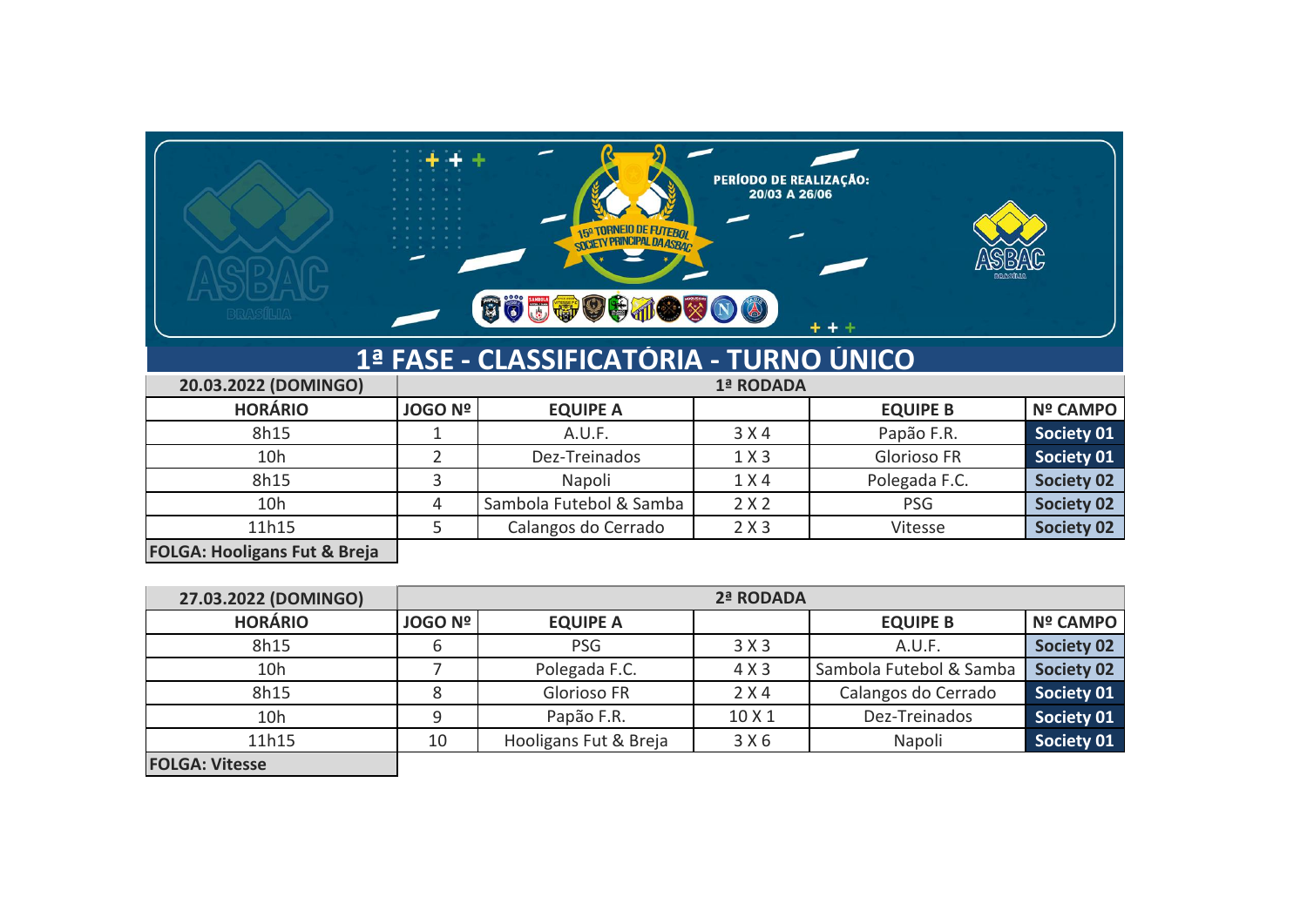| 03.04.2022 (DOMINGO) |                | 3ª RODADA               |       |                       |                   |  |  |
|----------------------|----------------|-------------------------|-------|-----------------------|-------------------|--|--|
| <b>HORÁRIO</b>       | <b>JOGO Nº</b> | <b>EQUIPE A</b>         |       | <b>EQUIPE B</b>       | Nº CAMPO          |  |  |
| 8h15                 | 11             | Dez-Treinados           | 7 X 6 | <b>PSG</b>            | Society 01        |  |  |
| 10h                  | 12             | Calangos do Cerrado     | 2 X 5 | Papão F.R.            | Society 01        |  |  |
| 8h15                 | 13             | Sambola Futebol & Samba | 5 X 2 | Hooligans Fut & Breja | <b>Society 02</b> |  |  |
| 10h                  | 14             | A.U.F.                  | 1 X 5 | Polegada F.C.         | <b>Society 02</b> |  |  |
| 11h15                | 15             | Vitesse                 | 2 X 4 | Glorioso FR           | <b>Society 02</b> |  |  |
| <b>FOLGA: Napoli</b> |                |                         |       |                       |                   |  |  |

| 10.04.2022 (DOMINGO)      |                |                       | 4ª RODADA |                         |                   |
|---------------------------|----------------|-----------------------|-----------|-------------------------|-------------------|
| <b>HORÁRIO</b>            | <b>JOGO Nº</b> | <b>EQUIPE A</b>       |           | <b>EQUIPE B</b>         | <b>Nº CAMPO</b>   |
| 8h15                      | 16             | Polegada F.C.         | 0 X 0     | Dez-Treinados           | <b>Society 02</b> |
| 10h                       | 17             | Hooligans Fut & Breja | 2X1       | A.U.F.                  | <b>Society 02</b> |
| 8h15                      | 18             | Papão F.R.            | 7X2       | Vitesse                 | Society 01        |
| 10h                       | 19             | <b>PSG</b>            | 3 X 6     | Calangos do Cerrado     | Society 01        |
| 11h15                     | 20             | Napoli                | 5 X 2     | Sambola Futebol & Samba | <b>Society 01</b> |
| <b>FOLGA: Glorioso FR</b> |                |                       |           |                         |                   |

| 24.04.2022 (DOMINGO)                      |                |                     | 5ª RODADA |                       |                   |
|-------------------------------------------|----------------|---------------------|-----------|-----------------------|-------------------|
| <b>HORÁRIO</b>                            | <b>JOGO Nº</b> | <b>EQUIPE A</b>     |           | <b>EQUIPE B</b>       | <b>Nº CAMPO</b>   |
| 8h15                                      | 21             | Calangos do Cerrado | 3X3       | Polegada F.C.         | Society 01        |
| 10h                                       | 22             | Vitesse             | 5 X 4     | <b>PSG</b>            | Society 01        |
| 8h15                                      | 23             | A.U.F.              | 6 X 4     | Napoli                | <b>Society 02</b> |
| 10h                                       | 24             | Dez-Treinados       | 4 X 2     | Hooligans Fut & Breja | <b>Society 02</b> |
| 11h15                                     | 25             | Glorioso FR         | 4 X 5     | Papão F.R.            | <b>Society 02</b> |
| <b>FOLGA: Sambola Futebol &amp; Samba</b> |                |                     |           |                       |                   |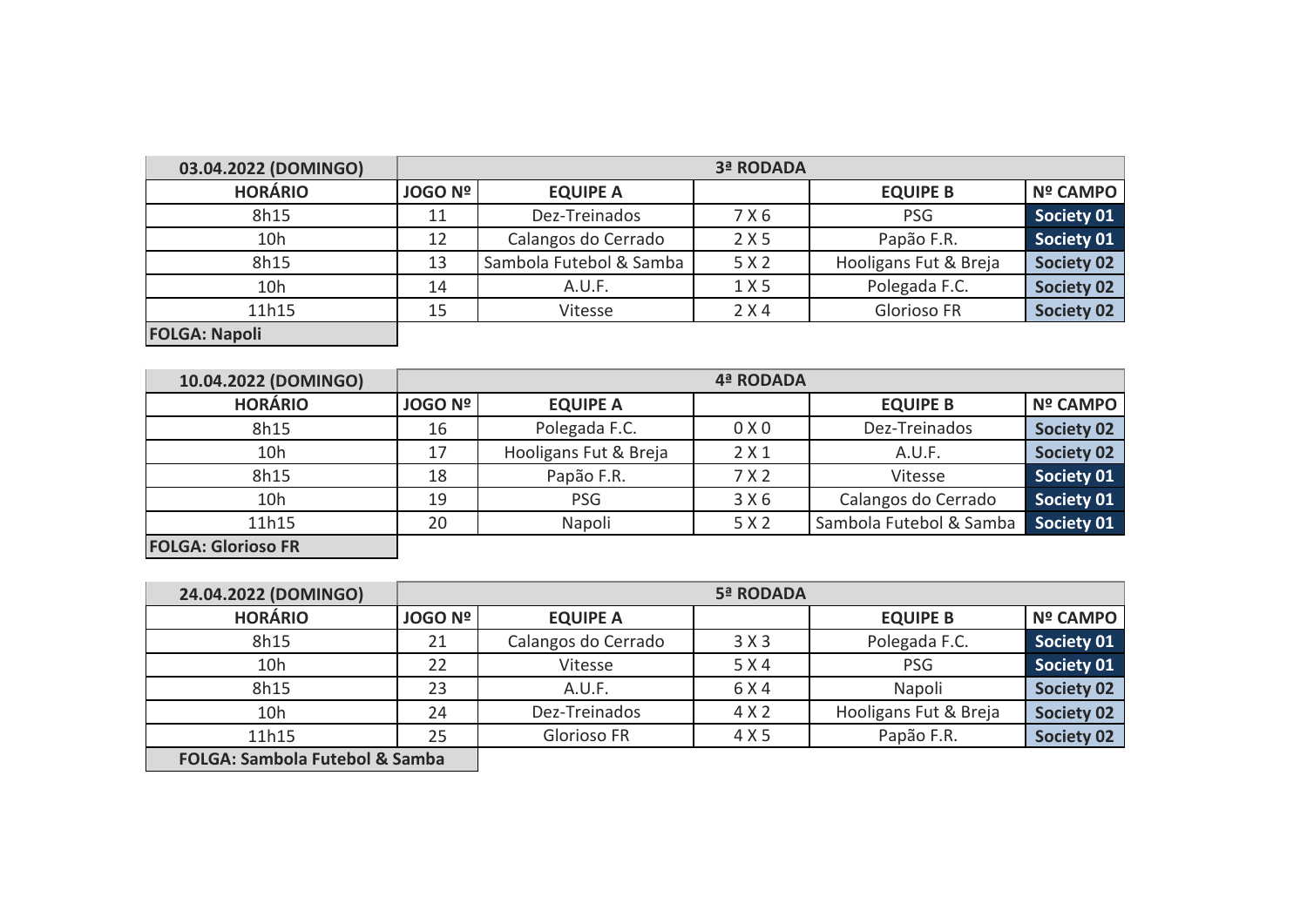| 01.05.2022 (DOMINGO)     |                | 6ª RODADA               |       |                     |                   |  |  |  |
|--------------------------|----------------|-------------------------|-------|---------------------|-------------------|--|--|--|
| <b>HORÁRIO</b>           | <b>JOGO Nº</b> | <b>EQUIPE A</b>         |       | <b>EQUIPE B</b>     | <b>Nº CAMPO</b>   |  |  |  |
| 8h15                     | 26             | Hooligans Fut & Breja   | 4 X 2 | Calangos do Cerrado | <b>Society 02</b> |  |  |  |
| 10h                      | 27             | Napoli                  | 2 X 1 | Dez-Treinados       | <b>Society 02</b> |  |  |  |
| 8h15                     | 28             | <b>PSG</b>              | 5 X 2 | Glorioso FR         | Society 01        |  |  |  |
| 10h                      | 29             | Polegada F.C.           | 3X3   | Vitesse             | Society 01        |  |  |  |
| 11h15                    | 30             | Sambola Futebol & Samba | 5 X 3 | A.U.F.              | Society 01        |  |  |  |
| <b>FOLGA: Papão F.R.</b> |                |                         |       |                     |                   |  |  |  |

| 10.05.2022 (TERÇA-FEIRA) |                | 7ª RODADA       |       |                       |                 |  |  |
|--------------------------|----------------|-----------------|-------|-----------------------|-----------------|--|--|
| <b>HORÁRIO</b>           | <b>JOGO Nº</b> | <b>EQUIPE A</b> |       | <b>EQUIPE B</b>       | <b>Nº CAMPO</b> |  |  |
| 19h15                    | 31             | Vitesse         | 3 X 2 | Hooligans Fut & Breja | Society 01      |  |  |
| 20h45                    | 32             | Glorioso FR     | 1 X 4 | Polegada F.C.         | Society 01      |  |  |
| <b>FOLGA: A.U.F.</b>     |                |                 |       |                       |                 |  |  |

| 12.05.2022 (QUINTA-FEIRA) |    | 7ª RODADA           |       |                         |                   |  |
|---------------------------|----|---------------------|-------|-------------------------|-------------------|--|
| 19h15                     | 33 | Dez-Treinados       | 4 X 3 | Sambola Futebol & Samba | <b>Society 02</b> |  |
| 20h45                     | 34 | Calangos do Cerrado | 2 X 7 | Napoli                  | Society 02        |  |
| 19h15                     | 35 | Papão F.R.          | 5 X 4 | <b>PSG</b>              | Society 01        |  |
| <b>FOLGA: A.U.F.</b>      |    |                     |       |                         |                   |  |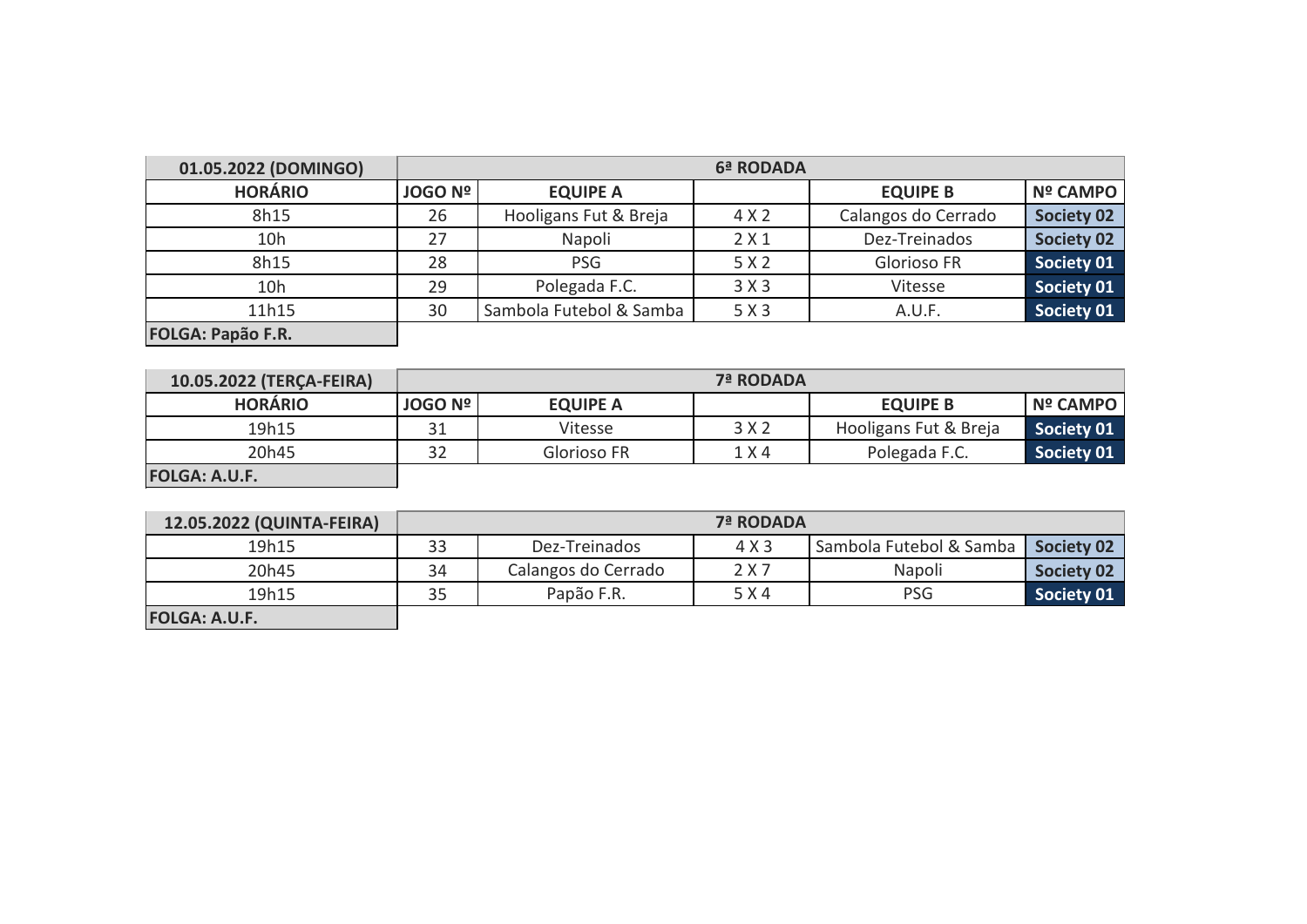| 15.05.2022 (DOMINGO) |                | 8ª RODADA               |                  |                     |                   |  |  |
|----------------------|----------------|-------------------------|------------------|---------------------|-------------------|--|--|
| <b>HORÁRIO</b>       | <b>JOGO Nº</b> | <b>EQUIPE A</b>         |                  | <b>EQUIPE B</b>     | <b>Nº CAMPO</b>   |  |  |
| 8h15                 | 36             | Napoli                  | 0 <sub>X</sub> 1 | Vitesse             | <b>Society 02</b> |  |  |
| 10h                  | 37             | Sambola Futebol & Samba | 5 X 1            | Calangos do Cerrado | <b>Society 02</b> |  |  |
| 8h15                 | 38             | Polegada F.C.           | 2X2              | Papão F.R.          | Society 01        |  |  |
| 10h                  | 39             | Hooligans Fut & Breja   | 2X1              | Glorioso FR         | Society 01        |  |  |
| 11h15                | 40             | A.U.F.                  | 1 X 1            | Dez-Treinados       | Society 01        |  |  |
| <b>FOLGA: PSG</b>    |                |                         |                  |                     |                   |  |  |

| 22.05.2022 (DOMINGO)        |                |                     | 9ª RODADA |                         |                   |
|-----------------------------|----------------|---------------------|-----------|-------------------------|-------------------|
| <b>HORÁRIO</b>              | <b>JOGO Nº</b> | <b>EQUIPE A</b>     |           | <b>EQUIPE B</b>         | Nº CAMPO          |
| 8h15                        | 41             | Glorioso FR         | 4 X 6     | Napoli                  | Society 01        |
| 10h                         | 42             | Papão F.R.          | 6 X 4     | Hooligans Fut & Breja   | Society 01        |
| 8h15                        | 43             | Vitesse             | 2 X 7     | Sambola Futebol & Samba | <b>Society 02</b> |
| 10h                         | 44             | Calangos do Cerrado | 3 X 4     | A.U.F.                  | <b>Society 02</b> |
| 11h15                       | 45             | <b>PSG</b>          | 0 X6      | Polegada F.C.           | <b>Society 02</b> |
| <b>FOLGA: Dez-Treinados</b> |                |                     |           |                         |                   |

**29.05.2022 (DOMINGO) HORÁRIO JOGO Nº EQUIPE A EQUIPE B Nº CAMPO** er 10 and 15 and 16 Hooligans Fut & Breja and 10 and 10 and 10 and 10 and 10 and 10 and 10 and 10 and 10 and 10 and 10 and 10 and 10 and 10 and 10 and 10 and 10 and 10 and 10 and 10 and 10 and 10 and 10 and 10 and 10 and 1 10h 47 Napoli X Papão F.R. **Society 02** 8h15 48 Sambola Futebol & Samba X Glorioso FR Society 01<br>10h 49 A.U.F. X Vitesse Society 01 10h 49 A.U.F. X Vitesse **Society 01** 11h15 50 Dez-Treinados X Calangos do Cerrado **Society 01 FOLGA: Polegada F.C. 10ª RODADA**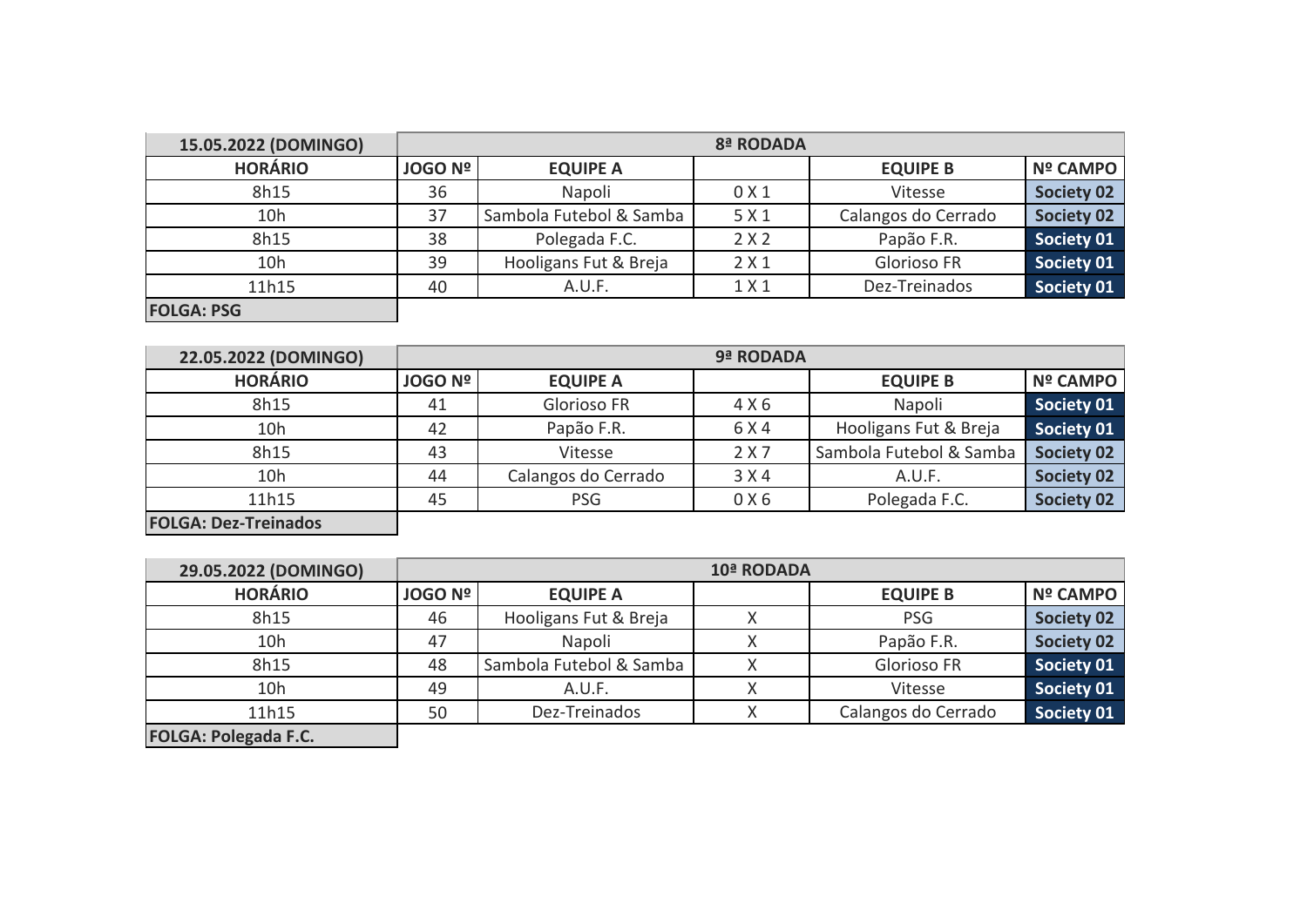| 05.06.2022 (DOMINGO)              |                | 11ª RODADA         |  |                         |                   |  |  |
|-----------------------------------|----------------|--------------------|--|-------------------------|-------------------|--|--|
| <b>HORÁRIO</b>                    | <b>JOGO Nº</b> | <b>EQUIPE A</b>    |  | <b>EQUIPE B</b>         | Nº CAMPO          |  |  |
| 8h15                              | 51             | Vitesse            |  | Dez-Treinados           | Society 01        |  |  |
| 10h                               | 52             | Papão F.R.         |  | Sambola Futebol & Samba | <b>Society 01</b> |  |  |
| 8h15                              | 53             | <b>Glorioso FR</b> |  | A.U.F.                  | <b>Society 02</b> |  |  |
| 10h                               | 54             | <b>PSG</b>         |  | Napoli                  | <b>Society 02</b> |  |  |
| 11h15                             | 55             | Polegada F.C.      |  | Hooligans Fut & Breja   | <b>Society 02</b> |  |  |
| <b>FOLGA: Calangos do Cerrado</b> |                |                    |  |                         |                   |  |  |

| <b>2ª FASE - PRE-QUARTAS DE FINAL</b> |                |                 |        |                 |            |  |  |  |  |
|---------------------------------------|----------------|-----------------|--------|-----------------|------------|--|--|--|--|
| 10.06.2022 (QUINTA-FEIRA)             | 12ª RODADA     |                 |        |                 |            |  |  |  |  |
| <b>HORÁRIO</b>                        | <b>JOGO Nº</b> | <b>EQUIPE A</b> |        | <b>EQUIPE B</b> | Nº CAMPO   |  |  |  |  |
| 19h15                                 | 56             | 7º COLOCADO     | Χ      | 10º COLOCADO    | Society 02 |  |  |  |  |
| 20h45                                 | 57             | 8º COLOCADO     | $\vee$ | 9º COLOCADO     | Society 02 |  |  |  |  |

| <b>3ª FASE - QUARTAS DE FINAL</b> |                |                 |   |                         |                   |  |  |
|-----------------------------------|----------------|-----------------|---|-------------------------|-------------------|--|--|
| 12.06.2022 (DOMINGO)              | 13ª RODADA     |                 |   |                         |                   |  |  |
| <b>HORÁRIO</b>                    | <b>JOGO Nº</b> | <b>EQUIPE A</b> |   | <b>EQUIPE B</b>         | <b>Nº CAMPO</b>   |  |  |
| 8h30                              | 58             | 4º COLOCADO     | Х | 5º COLOCADO             | <b>Society 02</b> |  |  |
| 10h15                             | 59             | 1º COLOCADO     |   | <b>VENCEDOR JOGO 57</b> | <b>Society 02</b> |  |  |
| 8h30                              | 60             | 3º COLOCADO     | Х | 6º COLOCADO             | Society 01        |  |  |
| 10h15                             | 61             | 2º COLOCADO     | Χ | <b>VENCEDOR JOGO 56</b> | Society 01        |  |  |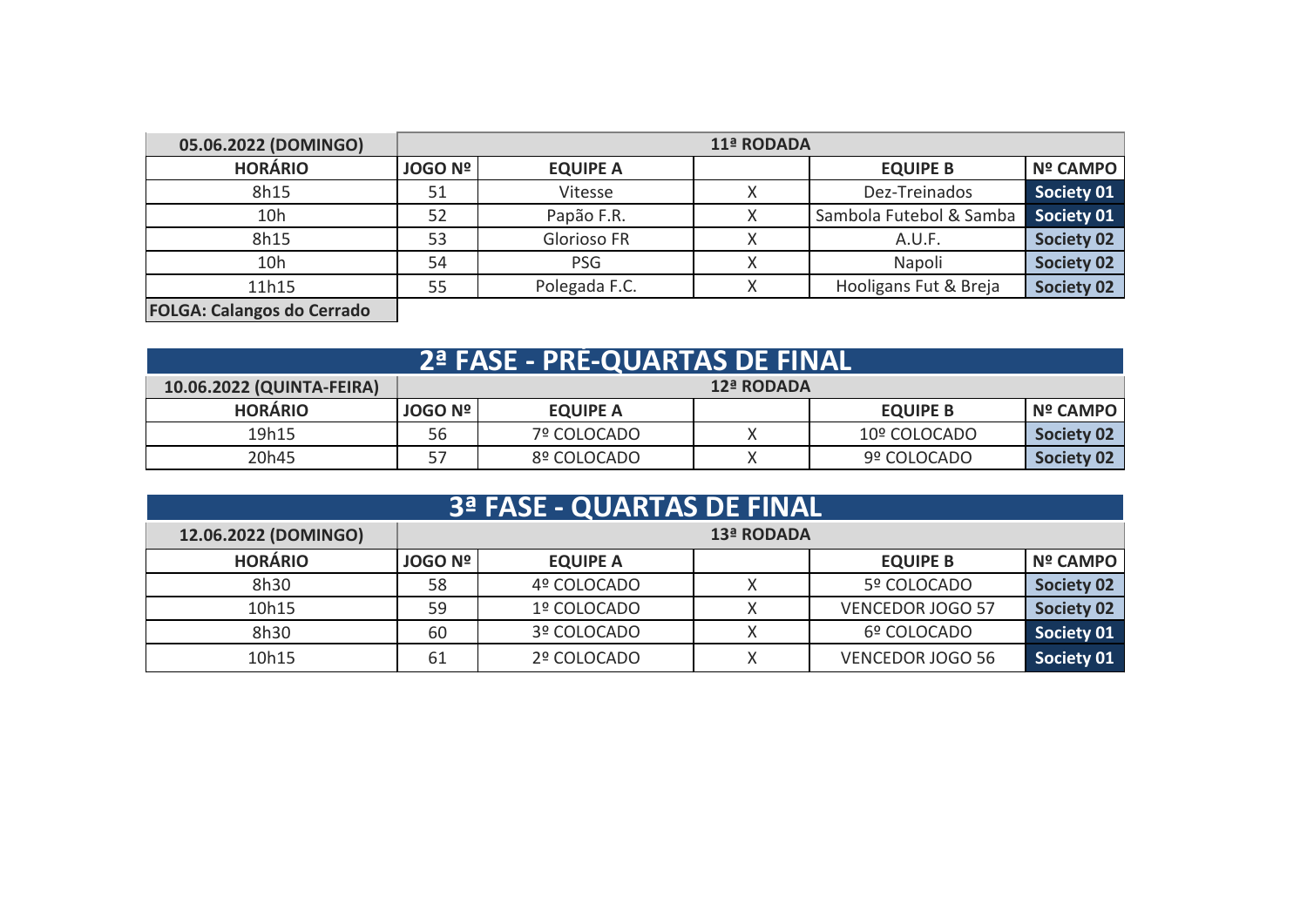| 4 <sup>ª</sup> FASE - SEMIFINAL |                |                  |            |                         |                   |  |
|---------------------------------|----------------|------------------|------------|-------------------------|-------------------|--|
| 19.06.2022 (DOMINGO)            |                |                  | 14ª RODADA |                         |                   |  |
| <b>HORÁRIO</b>                  | <b>JOGO Nº</b> | <b>EQUIPE A</b>  |            | <b>EQUIPE B</b>         | Nº CAMPO          |  |
| 8h30                            | 62             | VENCEDOR JOGO 61 |            | VENCEDOR JOGO 60        | Society 02        |  |
| 10h15                           | 63             | VENCEDOR JOGO 59 |            | <b>VENCEDOR JOGO 58</b> | <b>Society 02</b> |  |

| 5ª FASE - DISPUTA DE 3º LUGAR E FINAL. |
|----------------------------------------|
|                                        |

| 26.06.2022 (DOMINGO)       | <b>15ª RODADA</b> |                  |  |                  |            |  |
|----------------------------|-------------------|------------------|--|------------------|------------|--|
| <b>HORARIO</b>             | <b>JOGO Nº I</b>  | <b>EQUIPE A</b>  |  | <b>EQUIPE B</b>  | Nº CAMPO   |  |
| 8h45 - DISPUTA DE 3º LUGAR | 64                | PERDEDOR JOGO 63 |  | PERDEDOR JOGO 62 | Society 01 |  |
| 10h30 - FINAL              | 65                | VENCEDOR JOGO 63 |  | VENCEDOR JOGO 62 | Society 01 |  |